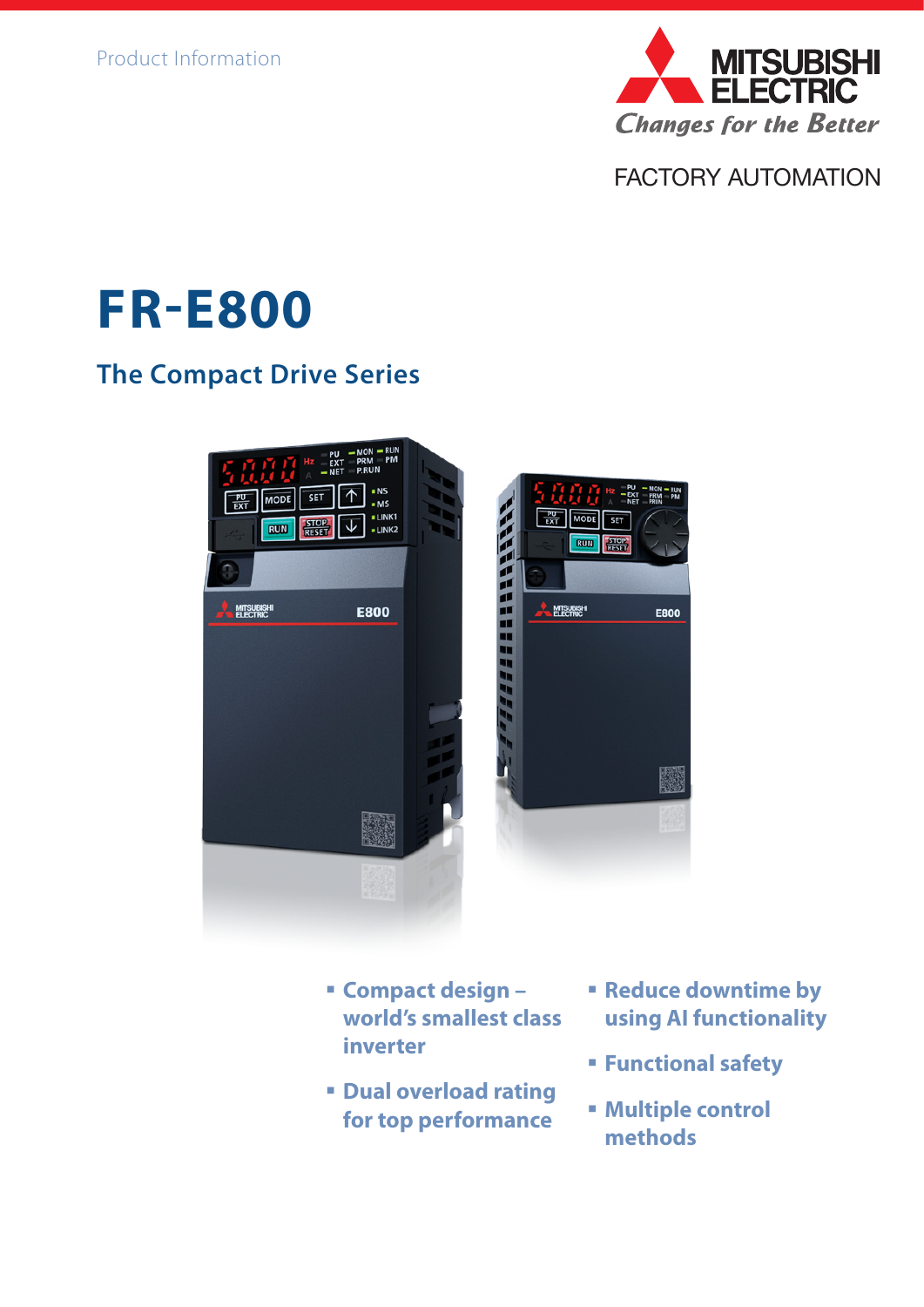# **World's smallest class inverter with high functionality**





#### **The multi-purpose inverter**

The FR-E800 series frequency inverter is built upon Mitsubishi Electric's proven variable speed control technology throughout years of reliable operation across various constant and variable torque applications. Designed to save energy and minimize cost, the FR-E800 brings together advances in quality, performance, and predictive maintenance capabilities in one multi-purpose inverter.

These frequency inverters, with safety functionality meeting IEC 61508 standards, support various networks such as Ethernet or CC-Link IE TSN, a next-generation open industrial network, and make manufacturing smarter in various fields by integrating the world's first corrosive gas environment detection circuit and the industry's first AI-based diagnostic functions.

#### **Three different models**

- **Standard models**
- **Ethernet models, which allows** switching between Ethernet protocols simply by changing internal parameters
- **Safety communication models that** support Ethernet-based safety communication protocols certified as compliant with international standards.

#### **Compact Design**

Save space with a compact footprint to control 3-phase motors up to 30 kW at 200 V, 400 V and 600 V.

#### **Dual Overload Rating**

Achieve top performance while reducing space requirements and costs with two rating types of different rated current and permissible load.

#### **Auto-tune to IM & PM Motors**

Setup and commission quickly and easily without time-consuming tuning or the need for on-site support.

#### **Integrated PLC**

Reduce internal components and save panel space, eliminating wiring time, and reducing system setup times. Operation of the system can be customized by the FR-E800's built-in PLC feature.

#### **Inverter-to-Inverter Linking**

Create small-scale systems by connecting multiple inverters via Ethernet protocols. The communication between multiple inverters is carried out through the inputs/outputs and built-in PLC.

#### **Life Diagnostics Function**

Analyze and determine the remaining lifetime of critical components, such as capacitors, contact relays, cooling fan, and inrush current limit resistor.

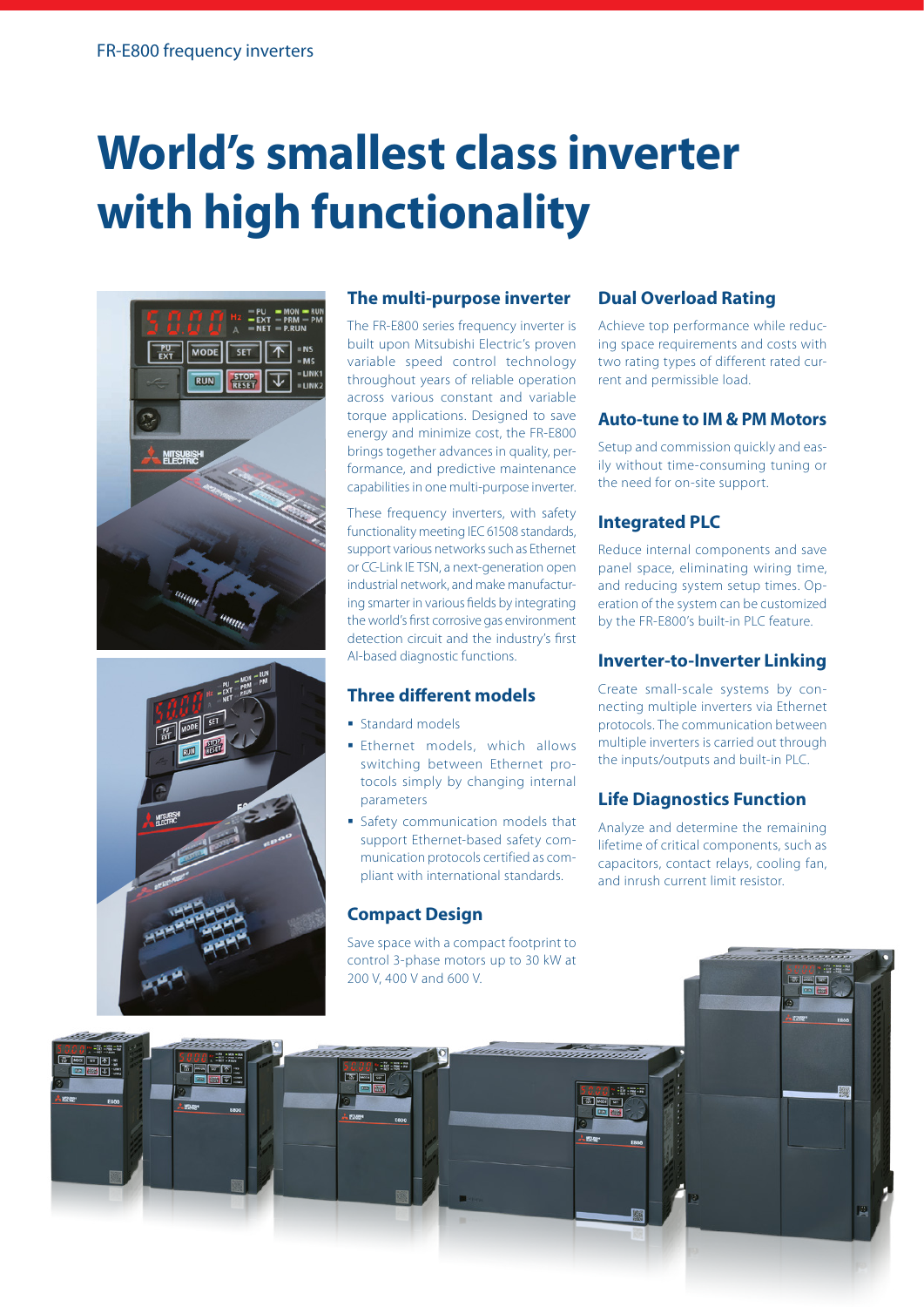#### **Improved environmental resistance**

Various applications are supported by allowing for corrosive environments or a wide range of surrounding air temperatures. FR-E800 operates in ambient temperatures from -20 °C to 60 °C and the control card is conformal coated to withstand harsh environments.



Painting line

#### **PM sensorless vector control**



The torque is not reduced in the highspeed range (up to the rated speed) during PM sensorless vector control as compared with operation using a stepper motor. High-speed system operation improves the tact time.

#### **Predictive maintenance and data analysis**

Integrating the world's first corrosive gas environment detection circuit makes it possible to identify signs of inverter damage caused by hydrogen sulfide or other corrosive gases, reducing equipment downtime. Maisart® is integrated into the inverter setup software FR Configurator2. The causes of downtime such as overcurrent caused by bursts of acceleration are analyzed using the industry's first AI-based diagnostic functions, helping to reduce such downtime.

#### **Control method**

Switching between control methods with the FR-E800 inverter, Vector control for lift application (with the plug-in option), Advanced magnetic flux vector control for conveyors, etc., reduces the number of required spare inverters.

PM sensorless vector control is available when inverters are used with PM motors.

| <b>CONTROL</b>                                                        | <b>SPEED</b><br><b>CONTROL</b> | <b>TOROUE</b><br><b>CONTROL</b> | <b>POSITION</b><br><b>CONTROL</b> | <b>MOTOR</b>              |
|-----------------------------------------------------------------------|--------------------------------|---------------------------------|-----------------------------------|---------------------------|
| <b>V/F</b> control                                                    |                                |                                 |                                   |                           |
| <b>Advanced</b><br>magnetic flux<br>vector control                    |                                |                                 |                                   | <b>Induction</b><br>motor |
| <b>Real sensorless</b><br>vector control                              |                                |                                 |                                   |                           |
| <b>PM</b> sensorless<br>vector control                                |                                |                                 |                                   | <b>PM</b><br>motor        |
| <b>Vector control</b><br>(with plugin<br>option FRA8AP<br>E kit used) |                                | ∩                               |                                   | <b>Induction</b><br>motor |

#### $\bullet$ : Supported  $\circ$ : To be supported

#### **PLC function**

In accordance with the machine specifications, users can set various operation patterns: inverter movements at signal inputs, signal outputs at particular inverter statuses, and monitor outputs, etc. Operation of the system can be customized by the inverter alone.

#### **Compatibility with both induction motors and PM motors**

Further energy-saving operation is enabled by using IE3/IE4 induction motors or permanent magnet (PM) motors. FR-E800 inverters support both induction motors and PM motors, enabling step-by-step replacement of existing devices.

#### **Offline auto-tuning**

As well as Mitsubishi Electric generalpurpose (induction) motors and permanent magnet (PM) motors, various motors including non-Mitsubishi Electric induction motors and PM motors can be controlled as appropriate. Users can use existing motors with new inverters.



### **Flexible installation**

When the surrounding air temperature is 40 °C or less, multiple inverters can be installed side-by-side. Users can select the most suitable layout for the intended installation area.



Side-by-side installation

#### **Safety functions to ensure the safe operation of equipment**

The safety of operators is ensured by the incorporation of safety functions conforming to international standards. The FR-E800 supports STO/SS1/SLS/SBC SSM and can be integrated into a SIL2/ SIL3 system.